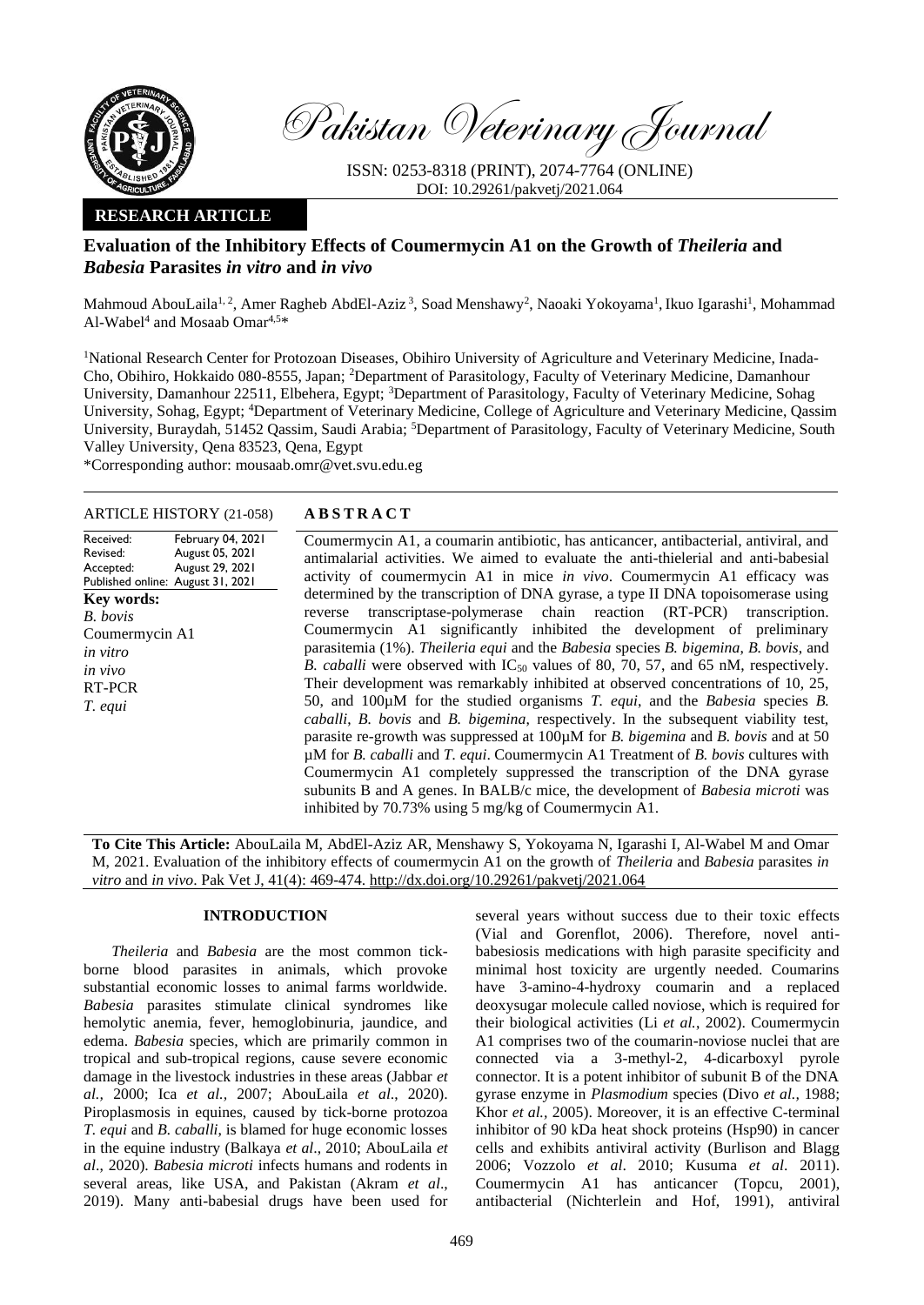[\(Vozzolo,](file:///C:/Users/Mosaab/Desktop/Manuscript%20for%20PVJ.docx%23_3dy6vkm) *et al.,* 2010), and antimalarial activities [\(Bonilla, 2008\)](file:///C:/Users/Mosaab/Desktop/Manuscript%20for%20PVJ.docx%23_1t3h5sf). In the basis of current reports on the fluoroquinolones efficacy in Malaria treatment (Bonilla, 2008), *Babesia*, and *Theileria* (Omar *et al.,* 2016), we assessed in this work whether the coumermycin A1 can inhibit *Babesia* and *T. equi* asexual cycle *in vitro*.

## **MATERIALS AND METHODS**

**Chemical reagents:** Coumermycin A1 (from Sigma-Aldrich USA) and a stock solution of 100mM DMSO (dimethyl sulfoxide) were stored at -30°C before their use. Diminazene aceturate, an anti-infective medication [(Ganaseg) (Ciba-Geigy Japan Ltd., Tokyo, Japan)], was dissolved within double-distilled water (DDW) as a positive control to obtain a 10mM operating stock solution and keep it at -30°C.

*Babesia microti* **and mice:** *B. microti* (Munich strain) was maintained in the laboratory through serial passage in BALB/c mice (AbouLaila *et al*., 2010). The BALB/c mice (thirty-two-month-old females) were obtained from the CLEA Japan Laboratory supply Company (Tokyo, Japan) to perform *in vivo* experiments.

*In vitro Babesia cultivation:* The chemotherapeutic effect of Coumermycin A1 against *Babesia* strains was assessed, including Texas strain *B. bovis*, Argentina strain *B. bigemina* and *B. caballi*. The species *T. equi*  (Agriculture Department of the United States) was also examined in the present study (Bork *et al*., 2004). The parasites were cultured using either equine or bovine RBCs in a continuous microaerophilic fixed phase culture process. We used 60 U/ml of penicillin G, 60 μg/ml of streptomycin antibiotics, and 0.15 μg/ml of amphotericin B, and growth media (all from Sigma-Aldrich, Tokyo, Japan), which were complemented with equine or bovine *serum*.

For the *T. equi* culture, 13.6 mg/ml of hypoxanthine (ICN Biomedicals, Inc., Aurora, OH) was used as a supplement. For B, RPMI 1640 culture media was used for *B. caballi*, 40% horse serum, amphotericin B, and antibiotics were added as supplements (AbouLaila *et al*., 2010).

*Assay on in vitro inhibition of growth:* From cultures with 5% parasitemia*,* the *Babesia* species (*B. bigemina, B. bovis*, *B. caballi*) and *T. equi* were derived. They were then diluted to a starting parasitemia of 1% by using new red blood cells for the assays, the assay was done as mentioned in previous reports (Bork *et al*., 2004; AbouLaila *et al*., 2020). Using 96-well culture plates containing a 20 µl inoculum of pressed RBCs and 200μl of specific culture medium (with 0.1, 1, 5, 10, 25, 50, and 100 µM of coumermycin A1). Diminazene aceturate was used at 5, 10, 50, 100, 1000, or 2000nM [\(AbouLaila](file:///C:/Users/Mosaab/Desktop/Manuscript%20for%20PVJ.docx%23_3rdcrjn) *et al*., [2010\)](file:///C:/Users/Mosaab/Desktop/Manuscript%20for%20PVJ.docx%23_3rdcrjn). For the negative control, cultures containing only solvents were developed (DMSO 0.01% for coumermycin A1 and double-distilled water (0.02%) for Diminazene aceturate). This procedure was performed three times in three triplicate wells. The cultures were maintained at 37°C in an atmosphere of 5% oxygen, 5% carbon dioxide, and 90% nitrogen gas  $(N_2)$ . Daily supplementation of the

culture medium was provided for four days by 200μl of the new medium, which contained the appropriate concentration of medication. Levels of parasitemia were determined using 1,000 Giemsa-stained smears of RBCs. On day 3 of *in vitro* culture, the 50% inhibitory concentration was determined using a curve-fitting technique called interpolation.

**Testing viability:** After day 4 of therapy, 6µL of uninfected equine or bovine RBCs were added to 14µL of previously treated RBC culture in 200 µl of a new growth medium. This medium was replaced daily for 10 days to determine the parasite's revival through microscopic evaluation (AbouLaila *et al*., 2010).

**Effects of Coumermycin A1 on Host Erythrocytes:** Toxic effects of coumermycin A1 on host RBCs have been previously assessed (AbouLaila *et al*., 2020). 100 μM coumermycin A1 was incubated with equine and bovine RBCs for three hours at 37°C. Then, RBCs were washed multiple times with drug-free media for 72 hours for the Babesia parasite cultivation process. Non-treated control cells were performed in the same way as the pretreated group. The growth of *Babesia* and *Theileria* parasites in the pre-treated RBCs was noticed and then compared to the non-treated control cells.

**Reverse Transcription Polymerase Chain reaction and Nucleic Acids Extraction:** RT-PCR was determined the coumermycin A1 effect on the transcription of DNA gyrase subunits A and B genes [\(Aboulaila](file:///C:/Users/Mosaab/Desktop/Manuscript%20for%20PVJ.docx%23_26in1rg) *et al*., 2012). Cultivation (24 well culture plates) of *B. bovis* was performed using bovine erythrocytes. Cultures were treated with coumermycin A1 (IC<sub>99</sub>) for eight hours (Aboulaila *et al*., 2012). The control group (negative) cultures contained only dimethyl sulfoxide (DMSO) 0.001% and were devoid of medication. After collecting erythrocytes from three wells, they were cleansed with phosphate-buffered saline (PBS) and centrifuged at 3000 rpm for five minutes. RNA was recovered entirely using the TRI® chemical reagent (Sigma-Aldrich, USA), and its concentrations were determined spectrophotometrically (Thermo Fisher Scientific, Inc., USA) and stored at -80°C in a freezer.

RT-PCR was done by PrimeScript<sup>TM</sup> One-Step RT-PCR Kit Version 2 (Takara, Japan). Exactly 150 ng total RNA was obtained from both treated and control cultures and used to amplify (1) the A and B subunits of DNA gyrase of *B. bovis* and (2) the tubulin beta chain gene of *B. bovis* [\(AbouLaila](file:///C:/Users/Mosaab/Desktop/Manuscript%20for%20PVJ.docx%23_26in1rg) *et al*., 2012) to control the targeted genes transcription in both cultures. The reversetranscription reaction was conducted in a reaction volume of 50 μL at 50°C for 30 minutes. The procedure included the following steps: (1) denaturation for 2 minutes at 94°C, followed by 30 denaturation cycles at 94°C for 30 seconds; (2) primer annealing for 30 seconds at 50°C, 60°C and 54°C for gyrase A/B and tubulin beta genes; (3) primer annealing for either 3 minutes for the elongation of gyrase A/B or 2 minutes for the elongation of the tubulin beta chain genes at 72°C and (4) after staining with ethidium bromide, all PCR products were electrophoresed on a 2% agarose gel and observed on a UV transilluminator using a 1000 base pair DNA ladder marker.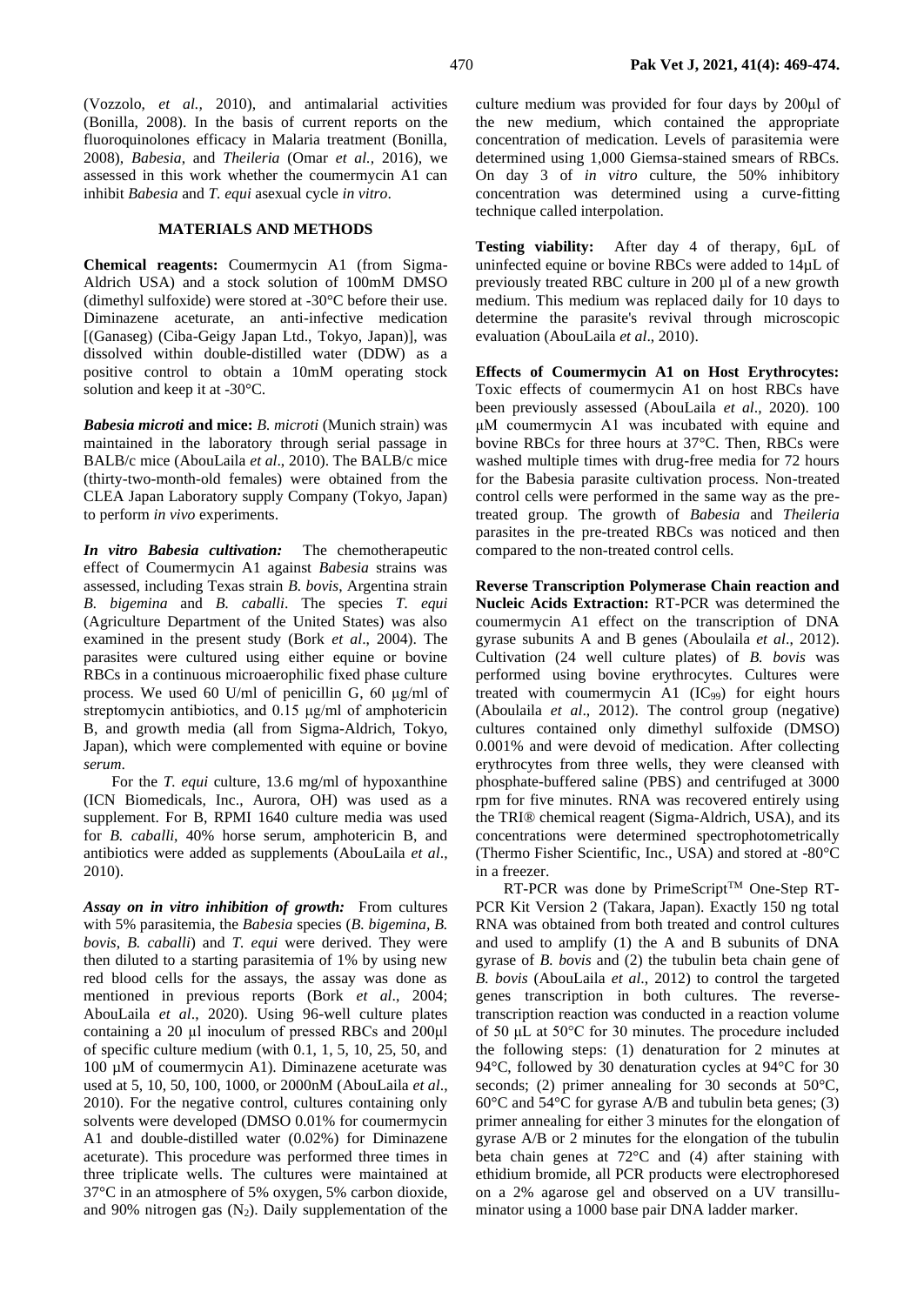**Assay of** *in vivo* **growth inhibition:** The *in vivo* test of coumermycin A1 inhibition of *B. microti* was assessed twice in BALB/c mice, as previously described with some slight variation [\(AbouLaila](file:///C:/Users/Mosaab/Desktop/Manuscript%20for%20PVJ.docx%23_3rdcrjn) *et al*., 2010). Briefly, fifteen BALB/c female mice, eight-week-old, were divided into three groups of five and received intraperitoneally  $1\times10^7$ *B. microti* infected RBCs. The subjects were observed, and once parasitemia reached 1%, they received treatment daily until the fifth day.

Dimethyl sulfoxide (DMSO) was used to dissolve the drugs (3% for coumermycin A1) and double-distilled water (DDW) (Diminazene aceturate 12.5%). Before injection, the phosphate buffer solution was diluted. For the negative control group, DMSO in phosphate buffer solution was administered (0.02%). In the first category, five mg/kg of coumermycin A1 was infused intraperitoneally in a 0.3 ml buffer solution (phosphate), whereas the second group received an intraperitoneal injection containing 0.3 ml of PBS involving 0.013% DDW. The third group received subcutaneous administration of Diminazene aceturate 25 mg/kg (Ganaseg, Japan Ciba-Geigy, Ltd.) in 0.1 ml DDW (AbouLaila *et al*., 2010).

Parasitemia was monitored daily for up to 20 days following infection using 1,000 RBCs in Giemsa-stained smears. All animal studies have been performed in compliance with the National Research Center for Protozoan Diseases' Experimental Animal Care and Management Standard.

 $(A)$ 

/lability

Aability

**Statistical analysis:** The student's t-test determined significance in the statistical analysis using the JMP software program (SAS Institute, Inc., USA). This program was used for the statistical analysis of all data in this study. The threshold for statistical significance was set to P<0.005.

## **RESULTS**

*In vitro* **growth inhibition:** Coumermycin A1 significantly inhibited parasitemia for all the studied strains at a concentration of 0.1µM (Fig. 1). Growth was suppressed on day 3, at concentrations of 100µM (*B. bovis*, *B. bigemina),* 25µM (*B. caballi*), and 10µM (*T. equi*). Coumermycin A1 eliminated all *Babesia* species on day 3 and *T. equi* on day 1 of drug exposure at 100µM. *In vitro* parasitic growth was found to be significantly suppressed by 5nM of Diminazene aceturate treatment (P<0.05). Diminazene aceturate suppressed parasites at a concentration of 2000nM, whereas 50nM was needed to inhibit *B. caballi* expansion. For ten days following medication withdrawal, parasites did not appear at 50 (*B. bovis*), 25 (*B. caballi*), 100 (*B. bigemina*), and 10μM (*T. equi*). Babesia species exposed to lower medication concentrations resumed growth once the medication was withdrawn; this was determined by enhanced parasitemia observed under a microscope. Parasites exposed to diminazene aceturate showed no regeneration at 25µM (*B. caballi*) or 1000µM concentrations (*B. bovis, T. equi,* 

శ్ s. 52 eimetisene Parasitemia **/ability**  $\theta$  $\overline{2}$  $\overline{1}$  $\overline{2}$  $\overline{1}$ 3 Days of culture Davs of culture  $(D)$  $(C)$  $0.1\mu M$   $1\mu M$   $5\mu M$   $10\mu M$   $25\mu M$   $50\mu M$   $50\mu M$ m శ క్ Parasitemia 6 Parasitemia  $100u$ **Allider**  $\mathbf 0$ 1  $\overline{\mathbf{c}}$  $\overline{2}$ Days of culture Days of culture

 $(B)$ 

**Fig. 1:** Graphs depicting the in vitro coumermycin A1 inhibitory effects on growth at different concentrations (A) *B. bovis*, (B) *B. bigemina*, (C) *B. caballi* and (D) *T. equi*. Each of the values is expressed as mean±SD. The curves demonstrate the findings of the 3 triplicate studies. An asterisk denotes any significant difference between coumermycin A1 treated and untreated cultures. Regrowth was determined as viability (+) after 10 days; death is denoted by (-).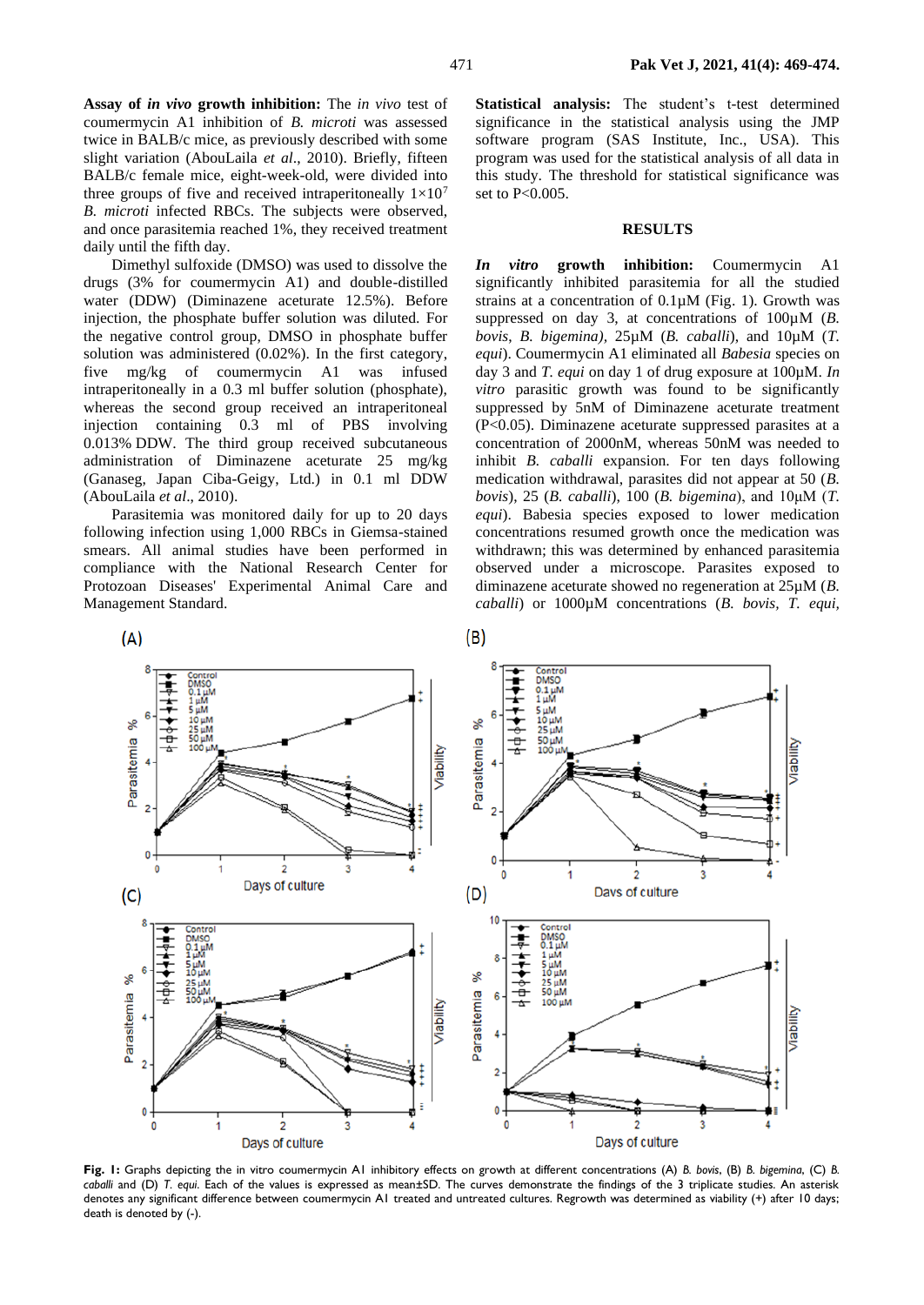**Table 1:** The 50% inhibitory concentration values of coumermycin A1 and diminazene aceturate for the parasites *T. equi* and the *Babesia*  species *B. bovis*, *B. bigemina*, *and B. caballi*.

|                           | IC50 (nM) $^{\circ}$ |            |
|---------------------------|----------------------|------------|
|                           | Coumermycin AI       | Diminazene |
| B. bovis                  | 70±1                 | 300±30     |
| B. bigemina               | $80+2$               | 190±20     |
| B. caballi                | $65 + 8$             | 10±2       |
| T. egui                   | $57+3$               | 710±15     |
| $\sim$ $-1$<br><b>FAM</b> |                      | . .        |

*<sup>a</sup>*The 50% inhibitory concentration values are represented as drug concentrations in the nanomolar growth medium. It was calculated using a curve fitting technique on the 4<sup>th</sup> day of the *in vitro* culture. IC<sub>50</sub> values are reported as mean and SD for the 3 different experiments. *<sup>b</sup>* Divo *et al*. 1988; ND not determined

and *B. bigemina*). The IC<sub>50</sub> values for diminazene and Coumermycin A1 are shown in Table 1. The DMSOtreated group grew similarly to the control group within the cultures. The morphology of parasites in treated and untreated cultures was compared. Coumermycin A1 causes the parasites to swell without cytoplasm in *B. bovis* cultures (Fig. 2B), which corresponds to the DMSO group's typical morphology (Fig. 2A). Compared to standard parasites in the DMSO-negative control cultures, parasites appeared degenerated in coumermycin A1 treated *B. bigemina* (Fig. 2C), *B. caballi* (Fig. 3B), and *T. equi* (not presented) cultures. Coumermycin A1 was found to be safe and nontoxic to host red blood cells (RBCs), even at the highest concentration (100μM), as the negative control group had parasitemia comparable to that of untreated erythrocytes (not presented).

**RT-PCR:** The coumermycin A1 at IC<sub>99</sub> concentration can inhibit mRNA transcripts of the DNA gyrase subunit B and subunit A genes in cultured *B. bovis*, but not in untreated parasites. The treatment possessed no consequence on the tubulin beta chain gene transcripts.

*In vivo* **effects of Coumermycin A1 on** *B. microti***:** There was a significant decrease in the parasitemia level in the treated group compared to the untreated group (P<0.05) between days 3 and 7 post-infection (Figure 4). The highest level of parasitemia (5.4%) was observed on the fifth day following infection when treated with diminazene aceturate (25 mg/kg), and 12.75% on the seventh day following infection when treated with 5 mg/kg coumermycin A1. Parasitemia was found to be 43.6% in the untreated group (DMSO) on the sixth day post-infection (Fig. 4).

#### **DISCUSSION**

This work revealed that coumermycin A1 provoked a significant *in vitro* inhibition of the development of three *Babesia* species. Moreover, when *T. equi* parasites were exposed to higher drug concentrations, they were completely suppressed. *T. equi* was found to be more sensitive to coumermycin A1 compared to the three *Babesia* species.

In this study, the coumermycin A1 showed lower  $IC_{50}$ values for *T. equi* and *Babesia* species than those of Diminazene aceturate, except for *B. caballi*. Coumermycin A1 had an  $IC_{50}$  value of 28  $\mu$ M for *Plasmodium falciparum* (Divo *et al*., 1988), which was higher than the IC<sup>50</sup> values for *T. equi* and *Babesia* species.



**Fig. 2:** These are light microscopic slides depicting coumermycin AI (10 μM) treated cultures of; (A) *B. bovis* (control) and (B) treated, and (C) *B.bigemina* control while (D) represents the treated group. Treated cultures demonstrated an increased number than control cultures of swollen and degenerated parasites shown by arrows. Micrographs were drawn on day three of the procedure: bars scale, 10μM.



**Fig. 3:** Light micrographic images of *in vitro B. caballi* cultures treated with  $10\mu$ M coumermycin A1. Image (A) represents the control group, and (B) is the coumermycin A1-treated cultures. Cultures treated with the medication a higher number of swollen and degenerated parasites shown by arrows when compared to the control (negative) group. Micrographs on the third day of therapy were taken. Scale bars, 10μM.



**Fig. 4:** This graph depicts the inhibitory effects of intraperitoneal infusion of diminazene aceturate 25 mg/kg and 5 mg/kg s.c coumermycin A1 in five mice that were part of the experimental community on the *in vivo* growth of *Babesia microti*. Values are represented as mean and standard deviation. An asterisks represents substantial differences (Student t-test; \* P<0.01). Post-inoculation between control groups treated with coumermycin A1 and dimethyl sulfoxide from days 3 to 7. The double-headed arrow indicates rehabilitation days.

The 50% inhibitory concentration values of coumermycin A1 for *T. equi* and *the Babesia* species were found to be lower than previously tested antibabesial therapy [\(Bork](file:///C:/Users/Mosaab/Desktop/Manuscript%20for%20PVJ.docx%23_1ksv4uv) *et*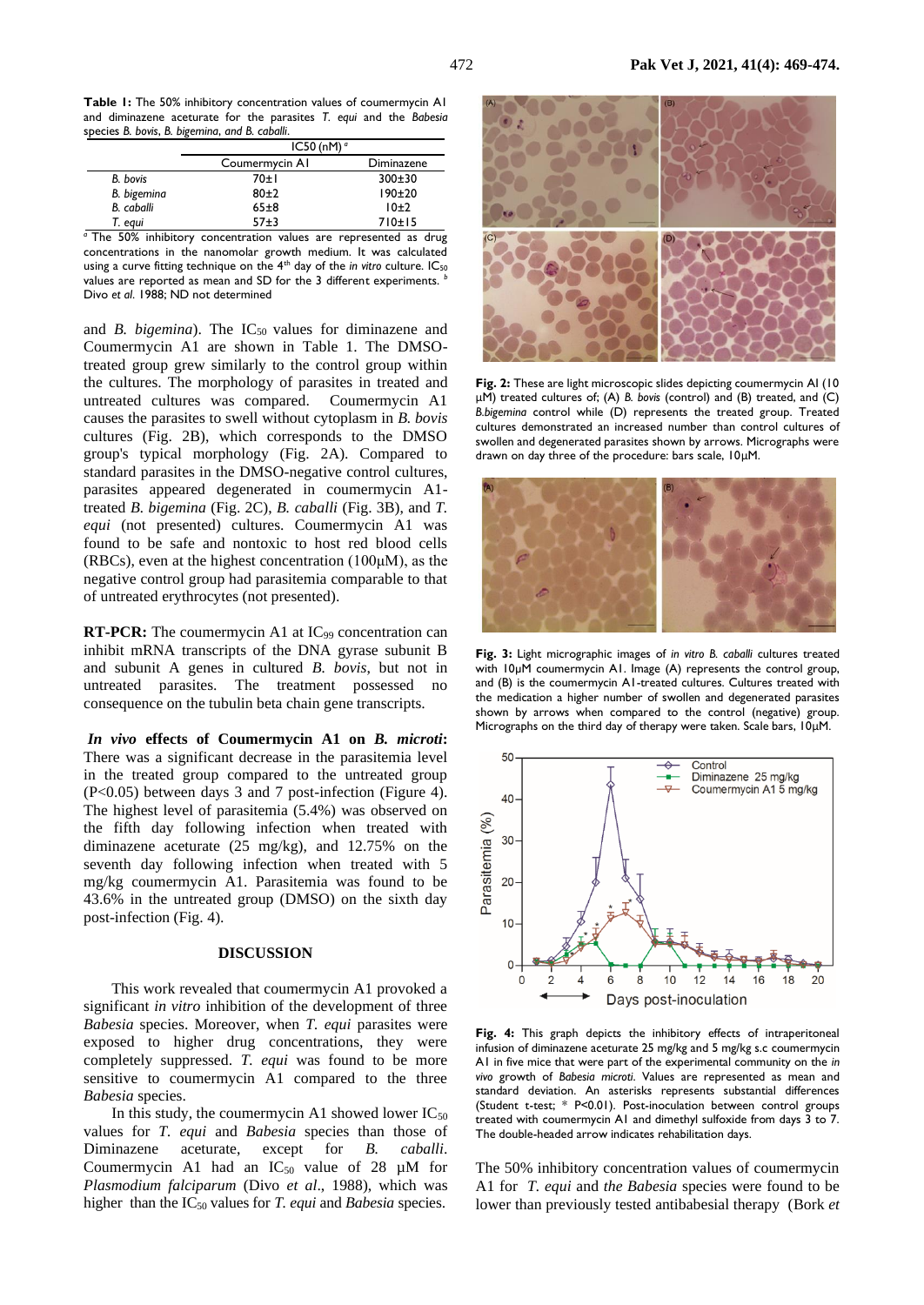*al*[., 2004;](file:///C:/Users/Mosaab/Desktop/Manuscript%20for%20PVJ.docx%23_1ksv4uv) [Aboulaila](file:///C:/Users/Mosaab/Desktop/Manuscript%20for%20PVJ.docx%23_4d34og8) *et al*., 2010, 2012, 2014; [Munkhjargal](file:///C:/Users/Mosaab/Desktop/Manuscript%20for%20PVJ.docx%23_3j2qqm3)  *et al*[., 2012;](file:///C:/Users/Mosaab/Desktop/Manuscript%20for%20PVJ.docx%23_3j2qqm3) [Salama](file:///C:/Users/Mosaab/Desktop/Manuscript%20for%20PVJ.docx%23_1y810tw) *et al*., 2014; Omar *et al*[., 2016;](file:///C:/Users/Mosaab/Desktop/Manuscript%20for%20PVJ.docx%23_2xcytpi) [Rizk](file:///C:/Users/Mosaab/Desktop/Manuscript%20for%20PVJ.docx%23_1ci93xb)  *et al*[., 2017;](file:///C:/Users/Mosaab/Desktop/Manuscript%20for%20PVJ.docx%23_1ci93xb) Batiha *et al*[., 2020\)](file:///C:/Users/Mosaab/Desktop/Manuscript%20for%20PVJ.docx%23_3whwml4). The effectiveness of Coumermycin A1 (IC<sup>50</sup> values) on *T. equi* and *Babesia*  species was found to be comparable to that of other medications including, luteolin [\(Aboulaila](file:///C:/Users/Mosaab/Desktop/Manuscript%20for%20PVJ.docx%23_2bn6wsx) *et al*., 2019a), atovaquone [\(Matsuu](file:///C:/Users/Mosaab/Desktop/Manuscript%20for%20PVJ.docx%23_qsh70q) *et al*., 2008), epoxomicin [\(Aboulaila](file:///C:/Users/Mosaab/Desktop/Manuscript%20for%20PVJ.docx%23_3rdcrjn)  *et al*[., 2010\)](file:///C:/Users/Mosaab/Desktop/Manuscript%20for%20PVJ.docx%23_3rdcrjn), quinuronium sulfate [\(Brockelman and Tan-](file:///C:/Users/Mosaab/Desktop/Manuscript%20for%20PVJ.docx%23_3as4poj)[Ariya, 1991\)](file:///C:/Users/Mosaab/Desktop/Manuscript%20for%20PVJ.docx%23_3as4poj), and imidocarb dipropionate [\(Rodriguez and](file:///C:/Users/Mosaab/Desktop/Manuscript%20for%20PVJ.docx%23_1pxezwc)  [Trees, 1996\)](file:///C:/Users/Mosaab/Desktop/Manuscript%20for%20PVJ.docx%23_1pxezwc). Coumermycin A1 had a higher  $IC_{50}$  value than quercetin [\(Aboulaila](file:///C:/Users/Mosaab/Desktop/Manuscript%20for%20PVJ.docx%23_49x2ik5) *et al.,* 2019c) and enrofloxacin [\(Aboulaila](file:///C:/Users/Mosaab/Desktop/Manuscript%20for%20PVJ.docx%23_2p2csry) *et al*., 2019b).

Coumermycin A1 was observed to be safe for bovine and equine red blood cells when used to treat erythrocytes, with the main concentration used in the experiment demonstrating no difference in growth outline and host cell morphology, size, and color using a light microscope. Furthermore,  $IC_{50}$  of coumermycin A1 for parasites was determined to be in nanomolar, indicating that it has no detectable cytotoxicity at the concentration of 10 μM for both Human chronic myelogenous leukemia K562 and embryonic kidney 293A cells, as determined by cell growth and transient CMV-GFP constructs [\(Zhao](file:///C:/Users/Mosaab/Desktop/Manuscript%20for%20PVJ.docx%23_147n2zr) *et al*[., 2003\)](file:///C:/Users/Mosaab/Desktop/Manuscript%20for%20PVJ.docx%23_147n2zr). Moreover, a concentration of 20 μg/ml initiates the toxic effects on these cells (Zhao *et al.*[, 2003\)](file:///C:/Users/Mosaab/Desktop/Manuscript%20for%20PVJ.docx%23_147n2zr).

The calculated 99% inhibitory concentration of coumermycin A1 treatment completely inhibited the transcription of mRNA of *B. bovis* subunit B, but incompletely for the subunit A of DNA gyrase genes, in contrast to the control similar to *P. vivax* [\(Khor](file:///C:/Users/Mosaab/Desktop/Manuscript%20for%20PVJ.docx%23_3o7alnk) *et al*., [2005\)](file:///C:/Users/Mosaab/Desktop/Manuscript%20for%20PVJ.docx%23_3o7alnk), which is homologous to B-subunit of *B. bovis* (accession No.: XM\_001611055) and *T. equi* (accession No.: XM\_004833696). These outcomes recommend that DNA gyrase may be a potential target for coumermycin A1 in *Babesia* species and *T. equi*. Furthermore, it is an effective C-terminal inhibitor of 90 kDa heat shock proteins (Hsp90) in cancer cells and exhibits antiviral activity [\(Burlison and Blagg 2006;](file:///C:/Users/Mosaab/Desktop/Manuscript%20for%20PVJ.docx%23_23ckvvd) [Vozzolo](file:///C:/Users/Mosaab/Desktop/Manuscript%20for%20PVJ.docx%23_3dy6vkm) *et al*., 2010; [Kusuma](file:///C:/Users/Mosaab/Desktop/Manuscript%20for%20PVJ.docx%23_ihv636) *et al*., 2011). The homologs of HSP90 from *B. bovis* HSP 90A (accession no. XM\_001611817), *B. bovis* HSP 90B (accession No.: XM\_001610712), *B. bigemina* HSP90 (accessions no.: CDR96732 and LK391707), *T. equi* HSP90A (accession no.: XM\_004830871), and *T. equi* HSP90B (accession no.: XM\_004833471) were found in the protein database of NCBI.

In this current work, Coumermycin A1 was found to have effective inhibitory effects on *T. equi* and *Babesia* species *in vitro*. Therefore, we decided to test whether this effect would also be observed during *B. microti* development in mice.

There was a 70.73% inhibition of *B. microti* growth. There were no indications of intoxication associated with the 5 mg/kg treatment, and the mice were alive during and post-experiment. In a previous study, mice were given coumermycin A1 two times a day, either 2 mg parentally or 4 mg orally, to treat experimental listeriosis [\(Hof](file:///C:/Users/Mosaab/Desktop/Manuscript%20for%20PVJ.docx%23_1hmsyys) *et al*., [1986\)](file:///C:/Users/Mosaab/Desktop/Manuscript%20for%20PVJ.docx%23_1hmsyys). The dose was 20-40 times greater than that used dose in the current study. Furthermore, it has been reported that coumermycin A1 did not disturb the normal functions of the immune system in treated mice [\(Tawfik,](file:///C:/Users/Mosaab/Desktop/Manuscript%20for%20PVJ.docx%23_41mghml)  [1991\)](file:///C:/Users/Mosaab/Desktop/Manuscript%20for%20PVJ.docx%23_41mghml).

**Conclusions:** In conclusion, coumermycin A1 inhibited growth effectively in *in-vitro* cultures of three *Babesia* species and *T. equi* and *in vivo* growth of *B. microti* in mice. Coumermycin A1 might be considered as a safe and effective anti-piroplasm agent for theileriosis and babesiosis.

**Authors contribution:** MA, AA, MAO and SM conceived and planned the experiments. MA, II, NY and MAO conducted the experiments. II, NY and MAAl provided reagents/materials/analysis tools. MA and MAO wrote the manuscript. All authors revised and accepted current manuscript version.

Funding: This study was sponsored by the Japan Society for the Promotion of Science (JSPS), as well as Ministry of Education, Culture, Science, and Technology, of Japan.

### **REFERENCES**

- AbouLaila M, El-Sayed SAES, Omar MA, *et al*., 2020. Myrrh oil in vitro inhibitory growth on bovine and equine piroplasm parasites and *Babesia microti* of mice. Pathogens 9:173.
- AbouLaila M, Abd El-Aziz A, Yokoyama N, *et al*., 2019. Luteolin: target validation in *Babesia bovis* by reverse transcription-polymerase chain reaction and in vivo inhibition of *Babesia microti*. J Clin Res Med Rep 1:103.
- AbouLaila M, AbdEl-Aziz A, Menshawy S, *et al*., 2019b. Evaluation of the *in vitro* and *in vivo* inhibitory effects of enrofloxacin on the growth of *Babesia* Species and *Theileria equi*. J Drug Drug Abuse 1:3-6.
- AbouLaila M, Abdelaziz A, Rizk M, *et al*., 2019c. Evaluation of the *in vitro* and *in vivo* inhibitory effects of quercetin on the growth of *Babesia* and *Theileria* parasites. Damanhour J Vet Sci 2:23-7.
- AbouLaila M, Munkhjargal T, Sivakumar T, *et al*., 2012. Apicoplasttargeting antibacterials inhibit the growth of *Babesia* parasites. Antimicrob Agents Chemother 56:3196-206.
- AbouLaila M, Nakamura K, Govind Y, *et al*., 2010. Evaluation of the *in vitro* growth-inhibitory effect of epoxomicin on *Babesia* parasites. Vet Parasitol 167:19-27.
- Akram IN, Parveen T, Abrar A, *et al*., 2019. Molecular detection of *Babesia microti* in dogs and cat blood samples collected from Punjab (Pakistan). Trop Biomed 36:304-9.
- Batiha GE, Beshbishy AM, Alkazmi L, *et al*., 2020. Gas chromatographymass spectrometry analysis, phytochemical screening and antiprotozoal effects of the methanolic *Viola tricolor* and acetonic *Laurus nobilis* extracts. BMC Complement Med Ther 20:87.
- Balkaya I, Utuk AE and Piskin FC, 2010. Prevalance of *Theileria equi* and *Babesia caballi* in Donkeys from Eastern Turkey in Winter Season, Pak Vet | 30:245-6.
- Bonilla TD, 2008. Cellular functions of DNA gyrase and conditional gene regulation in the malaria parasite *Plasmodium falciparum*. University of Florida.
- Bork S, Okamura M, Boonchit S, *et al*., 2004. Identification of *Babesia bovis* L-lactate dehydrogenase as a potential chemotherapeutical target against bovine babesiosis. Mol Biochem Parasitol 136:165-72.
- Brockelman C and Tan-ariya P, 1991. Development of an *in vitro* microtest to assess drug susceptibility of *Babesia bovis* and *Babesia bigemina*. J Parasitol 77:994-7.
- Burlison JA and Blagg BS, 2006. Synthesis and evaluation of coumermycin A1 analogues that inhibit the Hsp90 protein folding machinery. Org Lett 8:4855-8.
- Divo AA, Sartorelli AC, Patton CL, *et al*., 1988. Activity of fluoroquinolone antibiotics against *Plasmodium falciparum in vitro*. Antimicrob Agents Chemother 32:1182-6.
- Hof H, 1986. The effect of coumermycin on experimental listeriosis. J Infect 13:17-23.
- Ica A, Vatansever Z, Yildirim A, *et al*., 2007: Investigation of ovine blood protozoa by reverse line blotting in the Kayseri region. Parasitologia 49:90.
- Jabbar A, Abbas T, Sandhu [Z,](https://www.ncbi.nlm.nih.gov/pubmed/?term=Sandhu%20Zu%5BAuthor%5D&cauthor=true&cauthor_uid=25994588) *et al*., 2015. Tick-borne diseases of bovines in Pakistan: major scope for future research and improved control[. Parasit Vectors](https://www.ncbi.nlm.nih.gov/pmc/articles/PMC4443554/) 8:283.